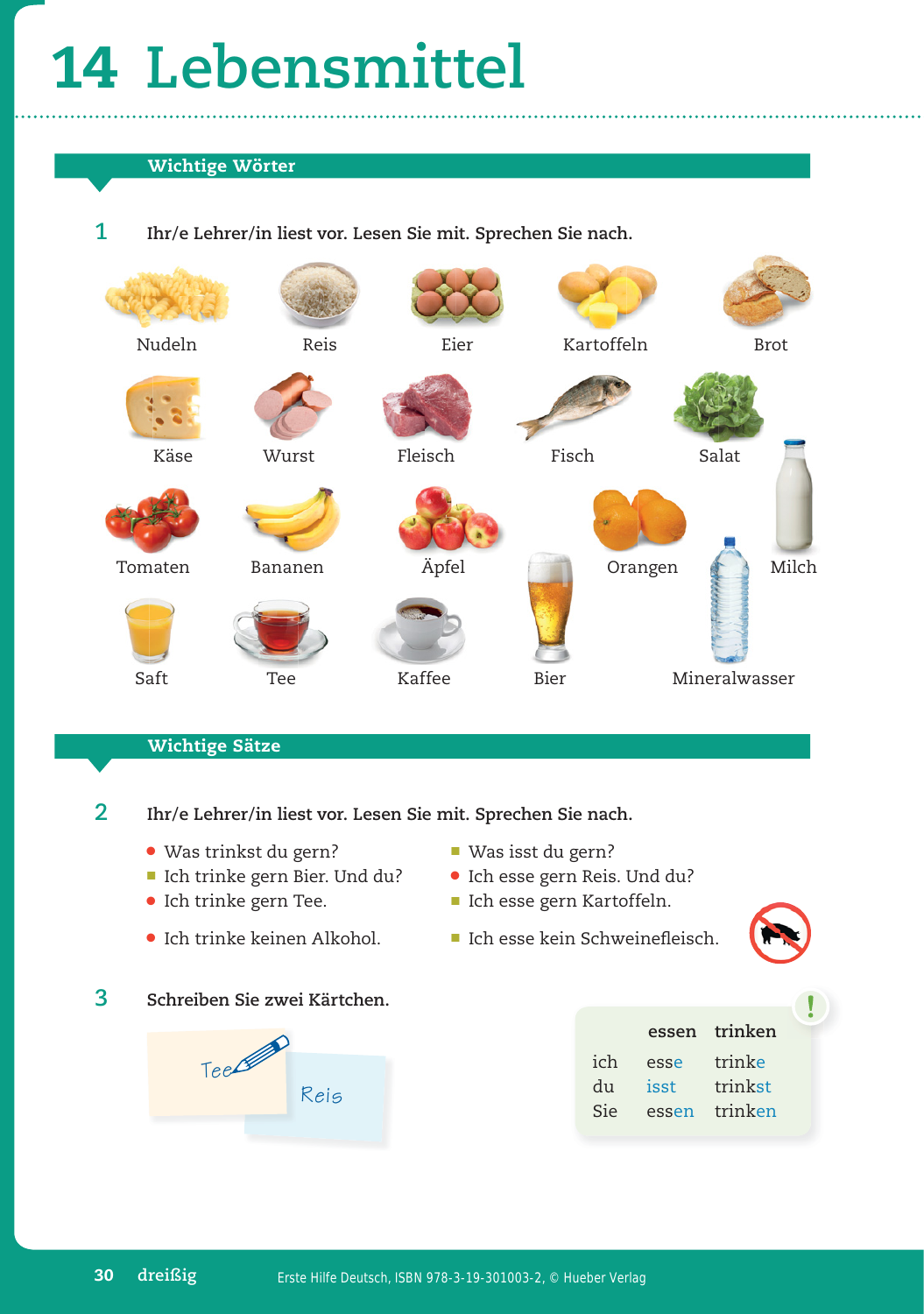**4 Nehmen Sie die Kärtchen und sprechen Sie im Kurs.** Was isst du / essen Sie gern? Was trinkst du / trinken Sie gern? **5 Schreiben Sie. a**  $T e e$  **b** Sa c K - a d B **e** Mi\_\_\_ f M\_n\_r\_lw\_\_\_\_r **6 Schreiben Sie. 1** K **2 3 4 5 6 7 8 9 10 7 Schreiben Sie.** ■ Ich  $\pm$  gern Bier. Und was  $\pm$  du gern? <u>◆ \_\_\_\_\_\_\_\_\_\_\_\_\_\_\_\_\_\_</u>  $\bullet$  Ich  $\ell$  gern Fisch. Und was  $\ell$  Sie gern? ❖ **Übungen 1 3 5 7 8 9 2 4 6 10** Ich esse gern Reis.